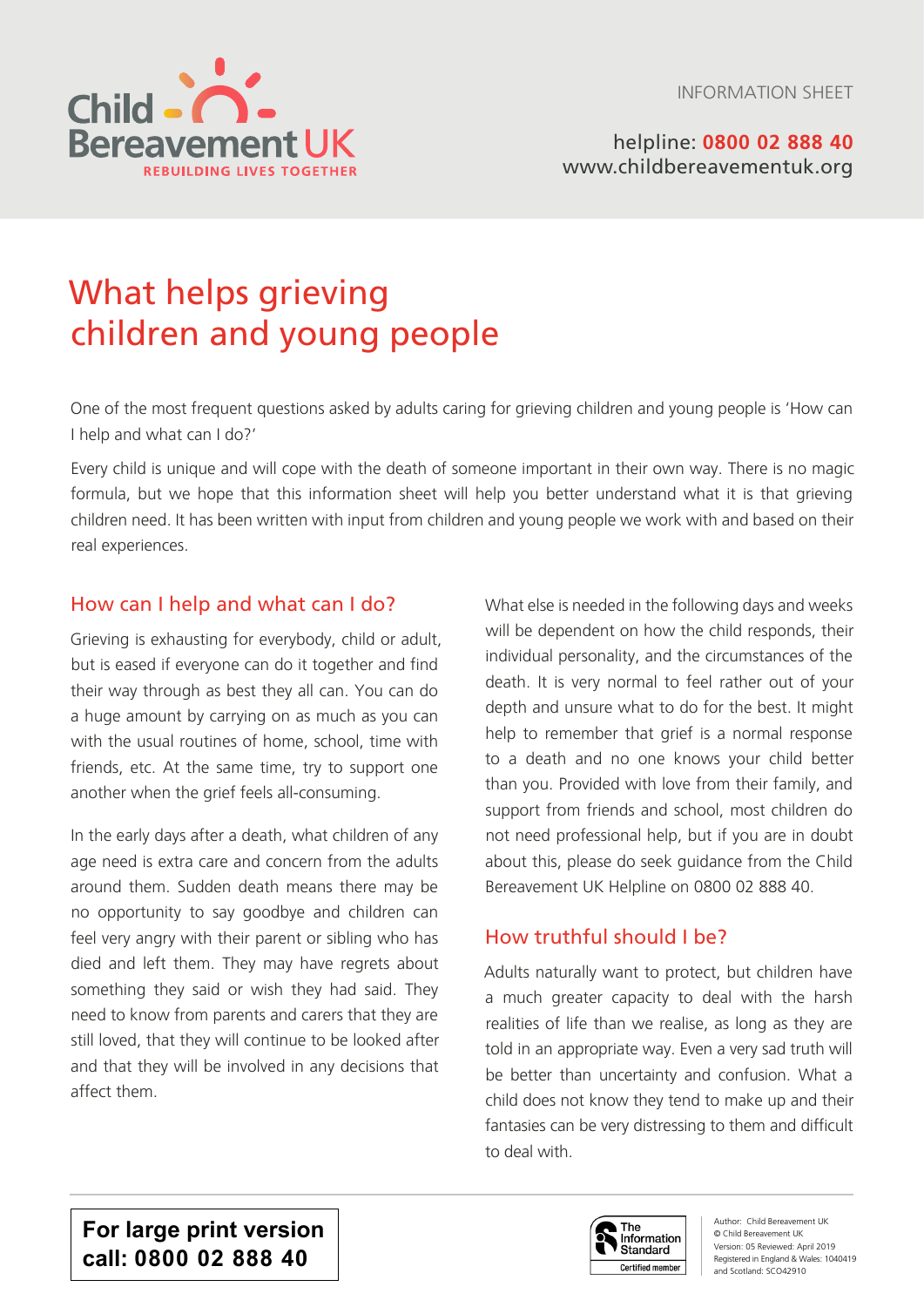One child said, 'It helps to know why everyone in the family is sad and worried because when you don't know what is happening you can't help thinking it's your fault.'

Children and young people need information given in words appropriate for their age and understanding. Without information, they cannot start to make sense of what has happened. Children pick up on atmosphere and will be aware that there is something that everyone else knows about but not them. This can create feelings of exclusion and isolation from the rest of the family.

When there are no secrets, a family has the chance to get closer together; the children can trust in the adults around them and are more likely to express their feelings more freely, talk about any fears, and be able to receive reassurance and comfort.

## The word 'dead' feels very harsh, should I use it?

Phrases such as 'gone to sleep' or 'passed away' or words such as 'lost' may feel kinder, but are misleading and can lead to confusion and complication - we encourage children to find things that they have lost so they may continue to look for the person who has died. Similarly, using the term 'gone to sleep' may lead them to associate going to sleep with dying which can result in anxieties at bedtime.

Saying the person 'went away' may cause the child to feel abandoned or think he or she did something wrong and is no longer loved. Our information sheet Explaining to Young Children that Someone Has Died will give you words to use to explain the concept of death to your child.

Use simple words appropriate for the child's age and understanding. It is much more helpful for children when adults use words such as 'dead' and 'died' rather than euphemisms.

## They keep asking me questions, how should l answer them?

Questions need to be answered honestly, and in simple language suitable for the child's age and understanding. This may seem harsh, but bereaved children tell us that they need adults to speak to them in a way that is clear and unambiguous. It is helpful to reassure a child that it is OK to ask questions and to talk about what has happened.

Children are very literal and may have a different understanding of words such as 'heart attack' to that of an adult. It is easy to assume that they know what we are talking about. Check their understanding by asking them what they think a heart attack is.

Young children may need repeated explanations and answers. This can be very wearing and hard to deal with, but it is a child's way of fitting together all the pieces of the jigsaw. Questions from a child are sometimes not about more information, but more a way to check out that what has happened is true and not just a bad dream.



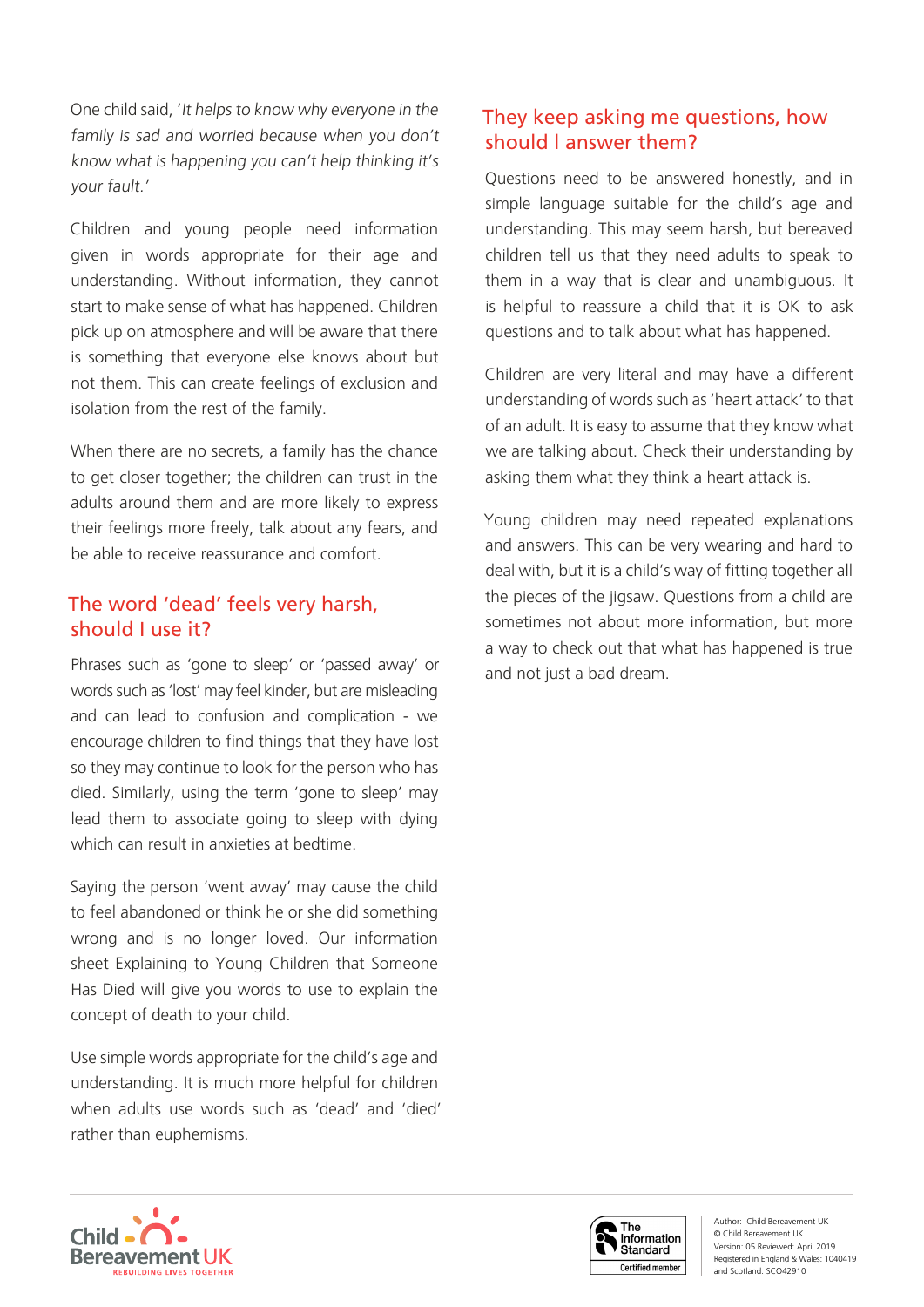## Will they need any time off school and if so, how much?

When their world has fallen apart, the familiar routine of school can feel safe and secure and is a helpful reminder for a child that not everything has changed. As was said earlier, what bereaved children and young people want is a sense of normality. School can provide this. School also offers a chance to have some time off from grieving.

Most of the children that we see at Child Bereavement UK want to get back to school after one, or at the most a few days. Some children do need a few days more at home, but the longer they are away, the harder it is to return. Returning to school after the death of someone important does need to be handled sensitively and the child should be asked how they would like this to be managed. It is always a good idea to let school know what has happened and to keep in touch with staff, who may find it helpful to know about our Schools' Information Pack and the dedicated section for schools on our website.

# How can I help my child to express their feelings?

Children of all ages do not like to feel under pressure to express powerful emotions; it can feel too painful or just not the right time. Talking is only one way of doing this and for many young people, it is not what they find easy to do. There are alternatives. A shared activity such as walking the dog or playing a game takes off the pressure and therefore can be a time when a child will start to share thoughts and feelings. Developing a memory box together is another idea to encourage communication. Working through an activity or workbook together can be another good way to gently open the door on the subject. Suggestions of workbooks to use are given at the end of this information sheet.

## I feel very sorry for my son but he is behaving badly, should I discipline him?

Children can feel very out of control and scared when experiencing the death of someone important and may respond with challenging behaviour. Your usual daily structures and routines will feel comforting for a child of any age, but especially young children. Try to change these as little as possible, although this may feel very difficult to do when you are exhausted emotionally and physically. Try to continue with normal standards of behaviour but 'normality with compassion' is a good yardstick to use. Anger forms a large part of the grieving process and children of all ages will express it in various ways.

" It was just total anger, you couldn't explain it. It was to nobody and about nothing, it was just anger and it was building up inside me.  $\frac{1}{2}$  Bereaved child

Giving the message that it is understandable for them to be angry is what they need to hear. However, they also need to know that it is not acceptable to hurt themselves or anyone else. Safe ways to release anger that we use with our bereavement groups include bashing cushions, vigorous physical exercise, a very messy painting session involving hands, going outside to shout very loudly and throwing wet sponges against a brick wall. Any of them can help.

# For how long will they grieve?

Children and young people will continue to grieve for life. With support from adults around them, they will learn to adjust to life as it has become, rather than how it used to be, but the loss will always be with them.



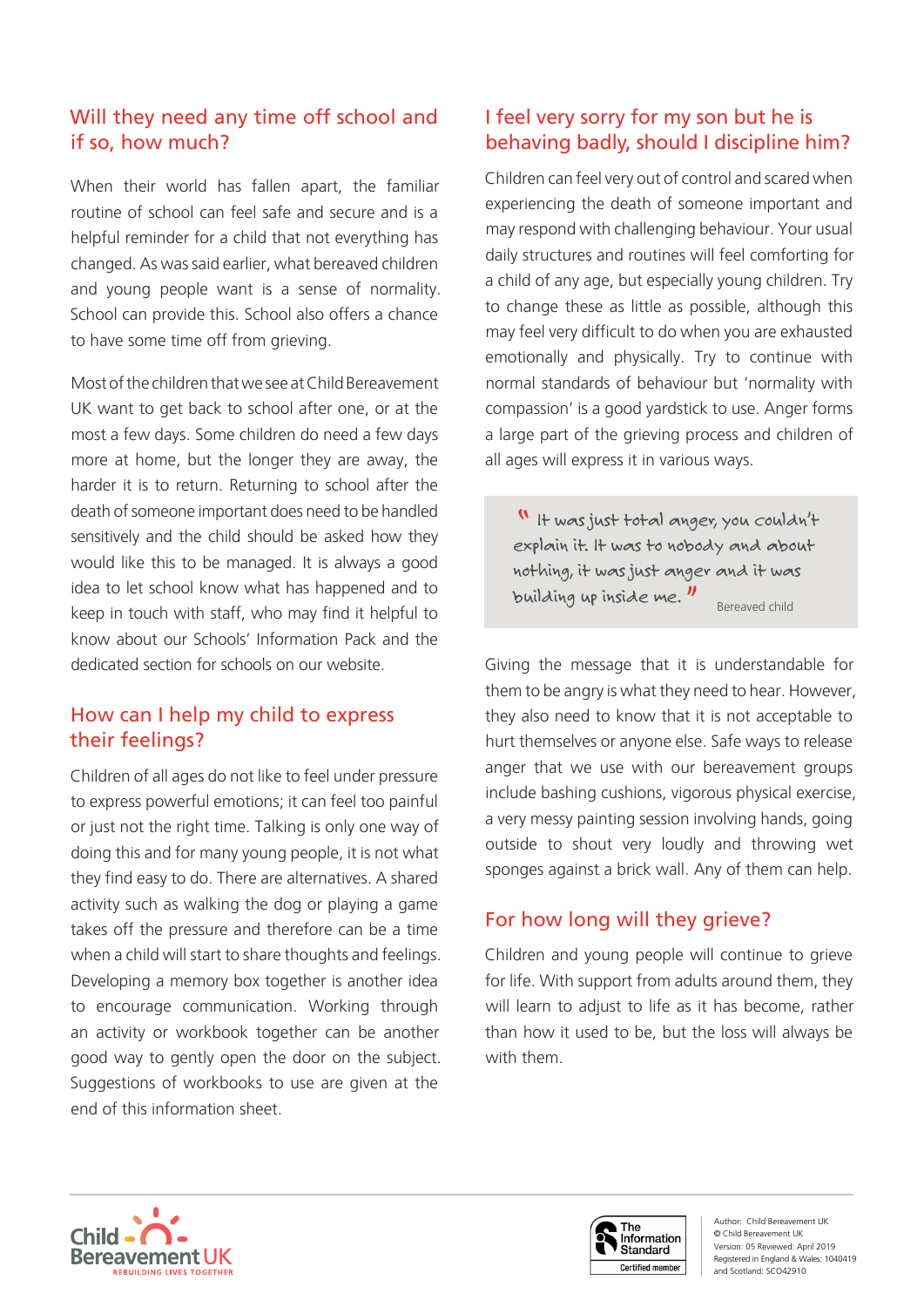" I didn't feel anything for the first 3 months. For the next 6 to 8 months I couldn't really handle myself or my feelings. Then after that, it took me a long time and a lot of tears but I managed to calm down. Ever since then it's like a long road up a hill.

Sarah, aged 17

Children and teenagers may need to look again at the details surrounding the death of an important person in their lives as they grow older. Feelings they had when young will be different several years further on as their understanding matures and the meaning of the death changes as they move through life. This is not unresolved grief but the experience of different feelings later in life, often connected to major life events such as moving up to senior school or other change.

## Is it okay for my children to see me upset?

Your children need you to be a model, not a hero. Share your feelings with your child; children learn to grieve from the adults around them. If parents are open and expressive, their children are likely to be so too. On the other hand, they will learn to close down and bottle up emotions if adults are distant and always attempting to keep their feelings under control.

You have your own grief to deal with, which at times will understandably be overwhelming. It is difficult for children to share emotions with an adult who is continuously overcome by grief or depression. If you can, share the load and get support from friends and other family members by asking them to have the children for a few hours. This will give you space to express any raw grief without having to maintain some control for the children, resulting in you feeling stronger for times when they are around.

## Sometimes it can help for the child to talk to someone who is not emotionally involved

This could be a family friend, or other adult, who is prepared to give some time and listen properly. Teachers can play an important role here, particularly in a primary school, as they see a child on a daily basis and can keep a look out for signs of distress or changes in behaviour.

Do keep in contact with your child's school and ask them to ensure, without going into detail, that all staff are aware of what has happened. There is a special section on the Child Bereavement UK website for schools offering guidance and support. Children are very protective of adults they care about and may choose to talk to someone else in order to avoid causing further distress. The teenagers we see at Child Bereavement UK tell us they find sharing experiences with people their own age, using the internet, to be helpful. Bereavement websites that are safe are suggested at the end of this sheet.

Family pets may take on a new significance. One young boy told us that his dog was a source of comfort because it felt warm and soft to cuddle. It let him talk as much as he wanted to without interruption, didn't judge him, and gave him unconditional love and affection.



Author: Child Bereavement UK © Child Bereavement UK Version: 05 Reviewed: April 2019 Registered in England & Wales: 1040419 and Scotland: SCO42910

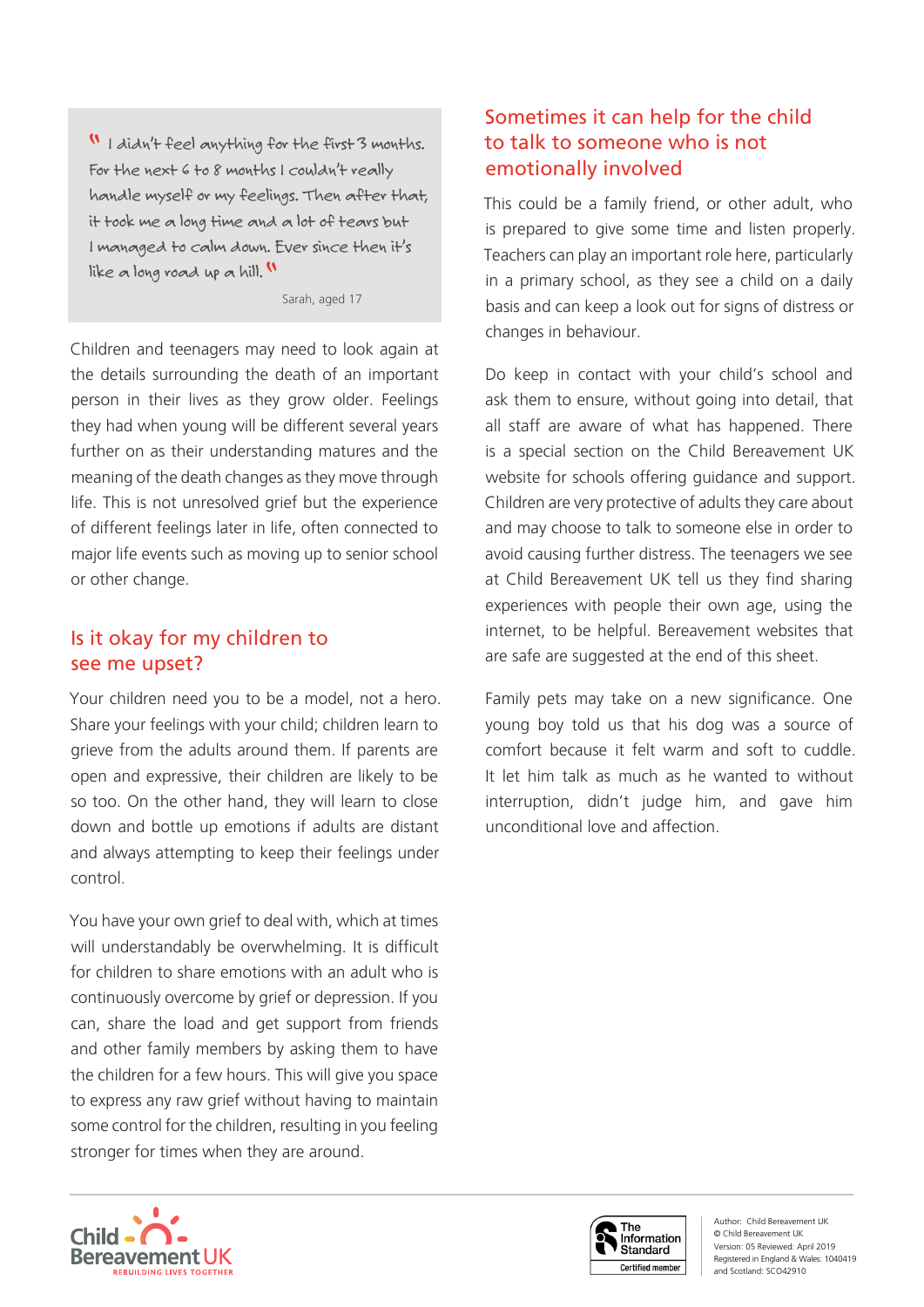## Will it help them to see a bereavement support practitioner?

Particularly in the early days after a death, counselling is not usually what children of any age want or need unless the death has been in very traumatic circumstances. The bereaved children we work with tell us what they need initially is to be with adults who they already know and trust, rather than a stranger with whom they have to spend time building up a relationship. However, in time, needs will change and some children find speaking to a bereavement support practitioner helpful, but others will not. Anthony said, 'Counsellors are helpful I feel because they won't necessarily ask you questions – they just say 'tell me how you are feeling'. But Emily, aged 17, told us 'There is no way that I was going to go to the school counsellor.' Seeing a support practitioner will not help a child who is not yet ready for this type of support.

## Looking after yourself is essential

The first step to supporting a grieving child or young person is to get support for yourself. It is not a sign of weakness or not being able to cope if you seek help from others. Don't expect too much of yourself managing life and your own grief, at the same time as trying to support a child or young person, is exhausting. You can find organisations offering support that are local to you by looking at our database on the Child Bereavement UK website. Or you can telephone our Helpline on 0800 02 888 40 to help you find support that might be appropriate for you.

## Websites which older children and young people might like to use

Check these sites yourself first, to make sure that you feel they are suitable. They are all safe and any message boards are regularly checked before messages are posted.

### **Child Bereavement UK www.childbereavementuk.org**

**Hope Again hopeagain.org.uk** 

**Winston's Wish www.winstonswish.org.uk**

**Grief Encounter www.griefencounter.org.uk/young-people**

# Resources by Child Bereavement UK's Young People's Advisory Group

Teenagers can view various films made by young people that are aimed at helping others understand the needs of bereaved young people. Some examples are: What teachers need to know; A message to parents; A message for friends; and Messages for Bereaved Young People. You can also see these films and the others our young people have made by viewing our You Tube channel.

## **Teenage Guide to Coping with Bereavement** Child Bereavement UK

 $\overline{a}$ 

A leaflet written by a teenage girl whose father died. Contains guidance for young people managing confusing emotions when someone important in their life dies.





Author: Child Bereavement UK © Child Bereavement UK Version: 05 Reviewed: April 2019 Registered in England & Wales: 1040419 and Scotland: SCO42910